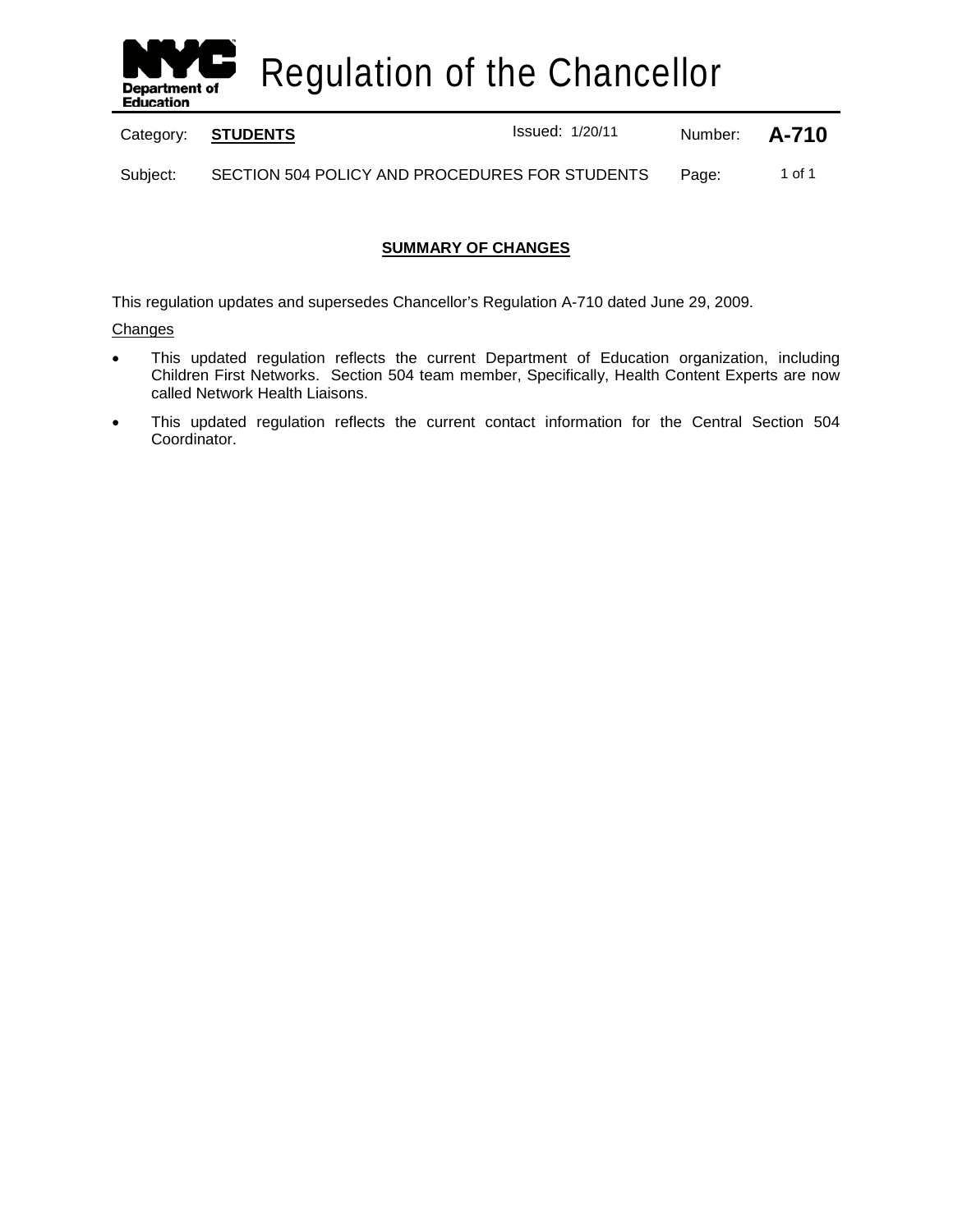# **ABSTRACT**

This regulation sets forth the policies and procedures of the New York City Department of Education (DOE) for students attending DOE schools and programs who are qualified individuals with disabilities as defined in §504 of the Rehabilitation Act of 1973 (29 U.S.C. 794) and who are in need of accommodations in order to participate in DOE programs.

## **INTRODUCTION**

Each school year, the DOE identifies and evaluates qualified students with disabilities within the meaning of §504 who are in need of accommodations to participate in DOE programs on an equal basis with their non-disabled peers. As detailed in this regulation, students who may be in need of such accommodations are evaluated by a school-based §504 team and, when appropriate and approved by the parent, are provided accommodations pursuant to a written §504 Accommodation Plan (§504 Plan) that outlines the accommodations the student will receive.

### **I. DISSEMINATION OF POLICY**

- A. Every New York City public school and educational program must post the DOE's "Notice of Non-Discrimination Under §504" in a prominent location where it can be seen by employees, parents and students. The notice is posted on the DOE's website at [http://schools.nyc.gov/Offices/Health/SchoolHealthForms/default.htm.](http://schools.nyc.gov/Offices/Health/SchoolHealthForms/default.htm)
- B. Schools must provide notice of the DOE's policy to all parents of public school students on an annual basis. In addition, schools must furnish such notice to parents whose children register during the course of the school year.

### **II. IMPLEMENTATION OF POLICY**

Personnel shall be designated at the central and school levels to ensure compliance with this regulation.

- A. The Central §504 Coordinator shall prescribe the standard procedures and forms used for Notice of §504 rights, §504 referrals, and evaluations.
- B. Each principal shall appoint a School-based §504 Coordinator to oversee implementation of the regulation at the school level. The School-based Coordinator should be a pedagogue. School-based Coordinators shall ensure that Notice of Non-Discrimination Under §504 is disseminated to the parents of all students, shall convene §504 Teams to evaluate requests for accommodations, shall oversee provision of any accommodations, and shall maintain data relevant to the school's implementation of this regulation including which students have current §504 plans in place, the accommodations given, and written records of any incidents related to, or resulting from the student's §504 plan.

### **III. REQUESTS FOR §504 ACCOMMODATIONS**

A. Requests Initiated by School Staff

School staff shall initiate a request for an evaluation by a §504 Team for any student who is reasonably believed to be disabled and in need of accommodations within the meaning of §504 in order to enable the student to attend and participate in school activities on an equal basis with his or her non-disabled peers. School staff shall not encourage parents to make §504 requests in lieu of staff-initiated requests. Staff initiate a request by contacting the School-based §504 Coordinator. The School-based §504 Coordinator must notify the parent within five (5) school days in writing using a DOE notification form. When school staff initiates the request, forms still must be completed by the parents and the health care provider, as applicable, before an assessment can be done. Forms are available on the DOE website at [http://schools.nyc.gov/Offices/Health/SchoolHealthForms/default.htm.](http://schools.nyc.gov/Offices/Health/SchoolHealthForms/default.htm)

If the parent does not complete the form to request an accommodation or consent to consideration of the need for an accommodation, no further action is required by the school. A record should be made of the failure to consent.

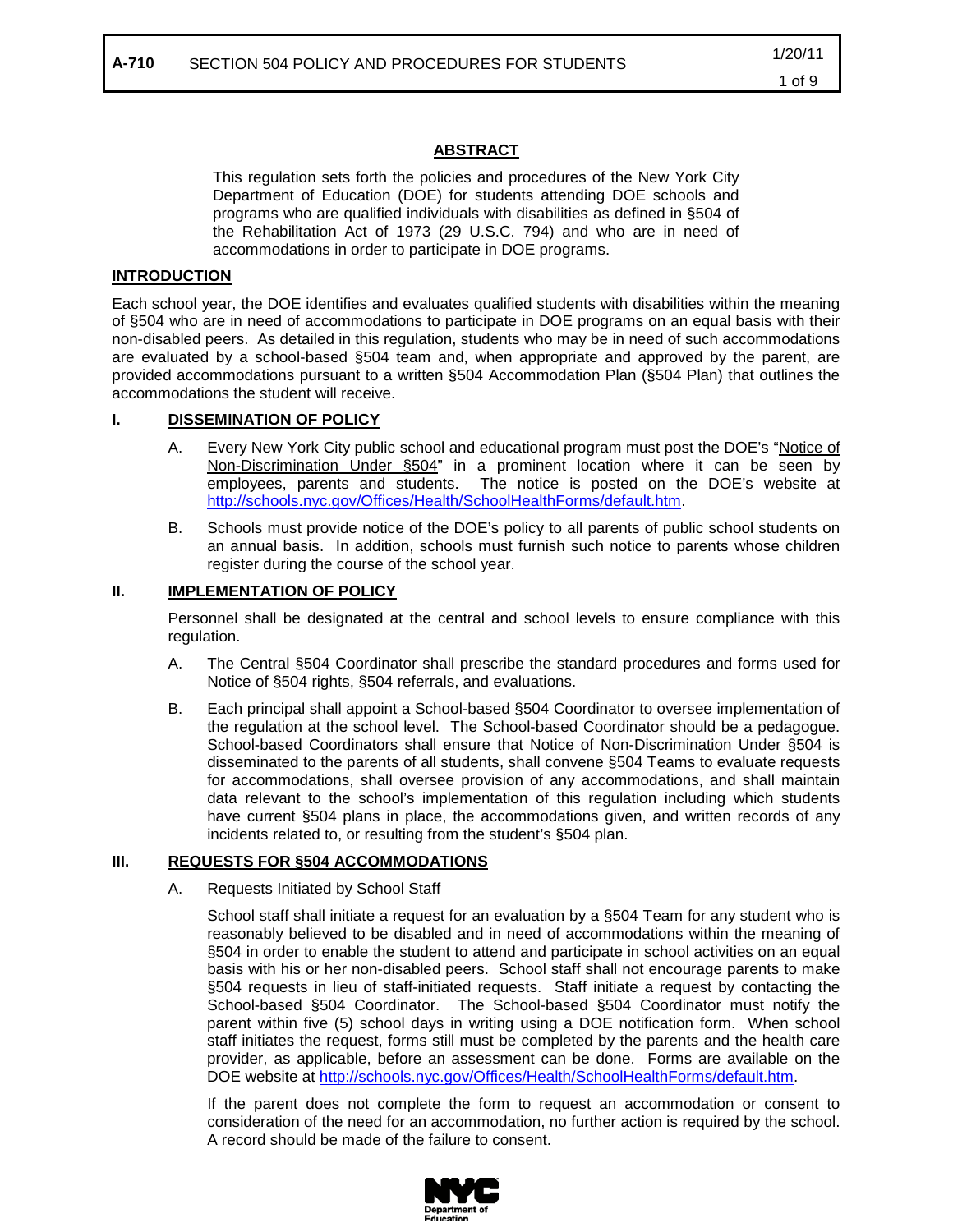## B. Requests Initiated by Parents

Parental requests for §504 accommodations must be submitted in writing to the Schoolbased §504 Coordinator, using a DOE-approved form and must include supporting documents from the student's physician, if needed. Request forms can be obtained from the School-based Coordinator or from the DOE's website.

### **IV. §504 EVALUATION PROCESS**

- A. Composition of School-based Team
	- 1. The School-based §504 Coordinator shall determine the composition of the §504 Team. A §504 Team shall consist of the student's parent and include at least two (2) persons other than the parent, including:
		- at least one person familiar with the student's abilities;
		- at least one person able to interpret any reports or evaluations that have been provided either by the parent or the school in connection with the request for accommodations; and
		- at least one person knowledgeable about the accommodations available to meet the student's needs.
	- 2. Team membership will be determined by the needs of the individual student being evaluated and may not be composed of a single pre-determined group assembled to assess all students. As long as there are a minimum of two additional members of the team other than the parent, the above requirements can be satisfied by these two members, if appropriate. The Network Health Liaison may be included as a member of the §504 team in appropriate cases, including cases where additional resources are being considered.
	- 3. To the extent possible, on-site school personnel should participate as §504 Team members. Examples of appropriate personnel include, but are not limited to classroom teachers, school psychologists, and nursing staff. If school-based personnel are unavailable or unqualified to serve or if additional resources are needed, the School-based §504 Coordinator shall request assistance from the Network Health Liaison in arranging for the participation of other personnel, according to the individual needs of the student. Such personnel may include, but are not limited to, medical professionals, instructional experts, and administrative personnel.
	- 4. Participants on the §504 Team may participate in a meeting either in person or through alternative means such as teleconferencing. Each participant must be provided with documents necessary to make an informed assessment.
	- 5. The §504 Team may meet and decide issues relating to the referral, evaluation, and identification of accommodations without the attendance or participation of the student's parent as long as the school has provided the parent with reasonable notice of the meeting and the parent either does not attend or declines to attend. The §504 Coordinator must maintain a record of the notice sent to the parent and the attempts to arrange for the parent's participation at a mutually agreeable time and place. At least two (2) such attempts should be documented before a meeting is held without the parent.
- B. §504 Team Assessment Meeting
	- 1. Timeline for Meeting

The School-based §504 Coordinator shall schedule the §504 Assessment Meeting within thirty (30) school days of receipt of an initial written request for §504 Accommodations or a written request for a change to a student's §504 plan.

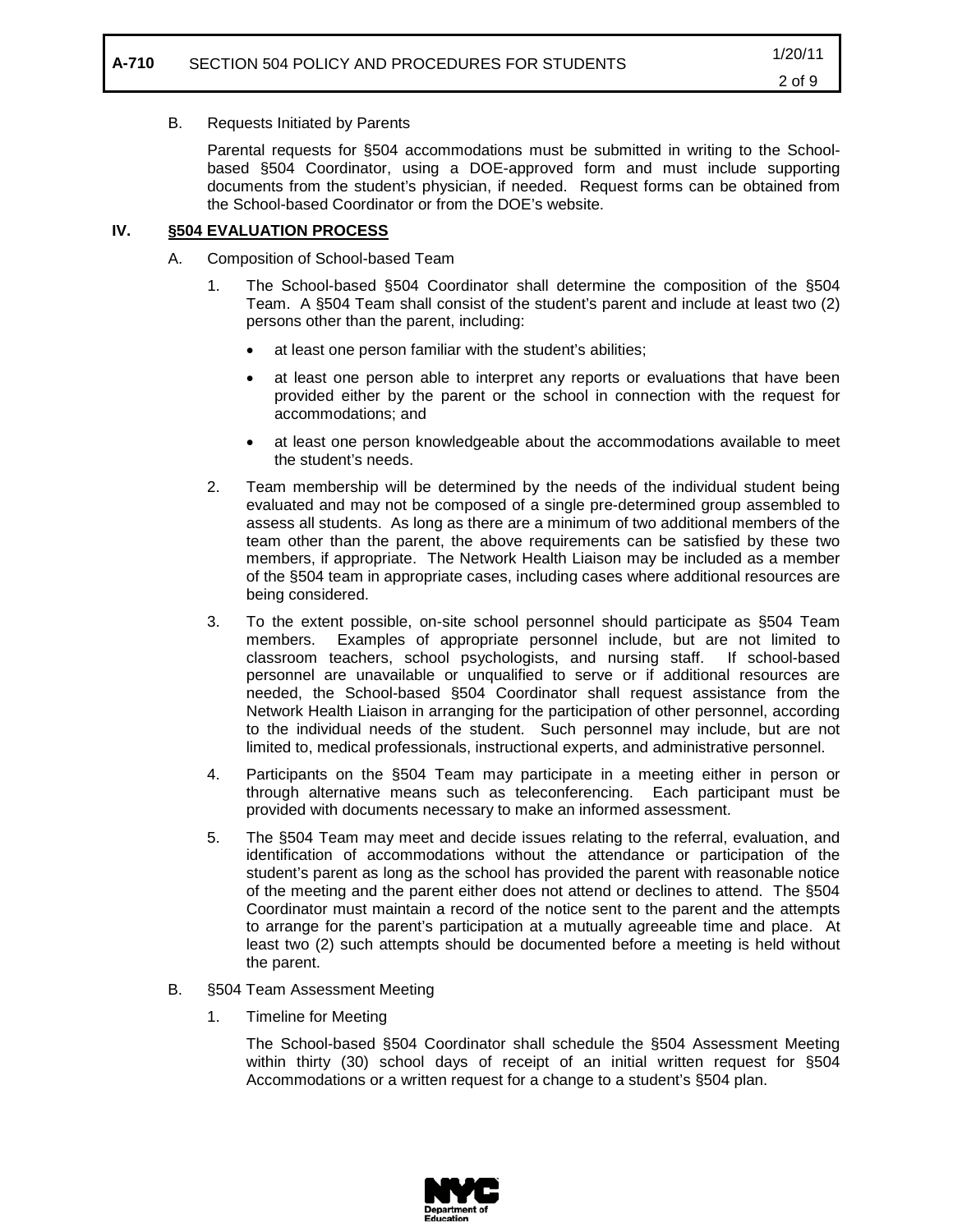# 2. Notice of Meeting to Parents

Parents shall be notified in writing of the purpose, date, time, and place of the §504 Team Meeting. Such notice shall be given at least five (5) days prior to the meeting.

3. Team Considerations

The §504 Team shall consider all available relevant information, including any reports, evaluations or diagnoses provided by the student's parents as well as student's grades, disciplinary referrals, health information, language surveys, parent information, standardized test scores, and teacher comments.

C. Eligibility Determination

The §504 Team must first decide whether the student is a qualified individual with a disability pursuant to §504 of the Rehabilitation Act of 1973 before determining what, if any, accommodations are needed to enable the student to attend school and participate in school activities on an equal basis with his/her non-disabled peers.

- 1. A student is a qualified individual with a disability pursuant to §504 *only if* :
	- the student has a physical or mental impairment which substantially limits one or more of the major life activities of such individual.
- 2. The §504 Team must consult Appendix A of this regulation to assess whether the student is a qualified student with a disability, in accordance with the three-step process outlined below.
	- a. Step One Does the student have a physical or mental impairment?

A student who does not have a physical or mental impairment is not entitled to receive accommodations through a §504 Plan.

b. Step Two - Is a major life activity affected by the physical or mental impairment?

A student whose physical or mental impairment does not substantially limit one major life activity is not entitled to receive accommodations through a §504 Plan.

c. Step Three - Is the major life activity substantially impaired?

The §504 Team must assess whether the student's condition, when in the active state, substantially impairs the student. Short-term conditions (e.g., colds and flu) should not be considered.

3. §504 Teams should contact the Central §504 Coordinator or their Senior Counsel for guidance on this federal law.

### **V. ACCOMMODATION PLANS**

If the §504 Team determines that the student has a physical or mental impairment that substantially impairs a major life activity, it must next decide what, if any, accommodations are necessary for the student to participate on an equal basis with his/her non-disabled peers.

A. Accommodation Plan

If the §504 Team determines that accommodations are required, it shall draft a §504 Plan for the student. The Plan shall specify the names and titles of the §504 Team participants, the materials considered in reaching the decisions, and the accommodations that will be offered to the student. A copy of the standard §504 Accommodation Plan is available on the DOE website.

- B. Types of Accommodations
	- 1. Testing Accommodations (Including Emergency Accommodations)

Requests for accommodations in the form of testing accommodations should be made at the beginning of the academic year or immediately upon discovery of a condition

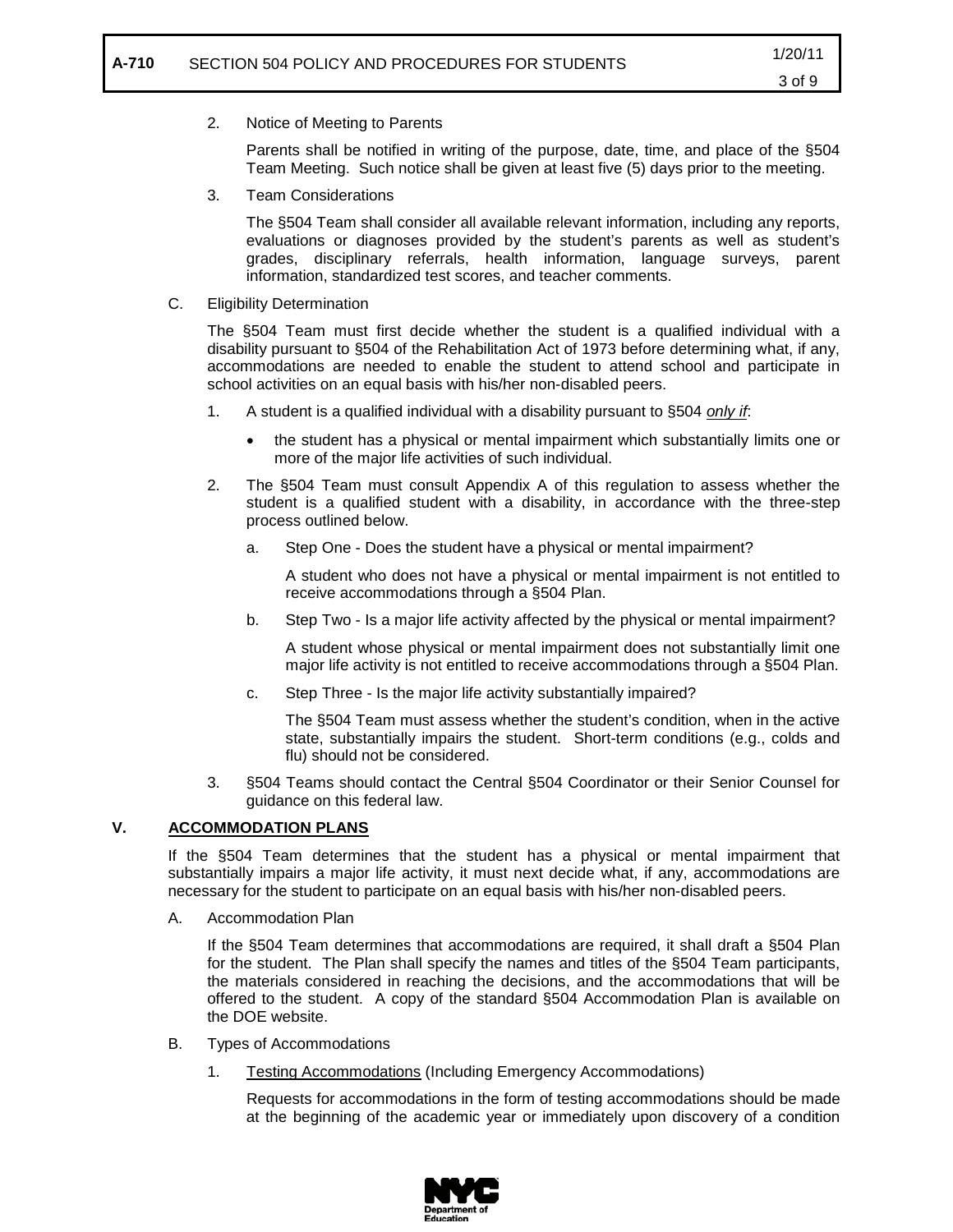that would warrant such a request. Testing accommodation requests should not be made immediately prior to State or Citywide testing except in cases of emergency. The New York City Department of Education allows only the same accommodations that are allowed by the State for citywide testing.

Eligibility for testing accommodations is subject to the standards necessary to maintain the integrity of test content and programs in accordance with procedures established by the New York State Commissioner of Education and the DOE. For example, permitting a calculator for a computation test would be an inappropriate accommodation, as it replaces the skill being tested. Similarly, it would be impermissible for the accommodation of a reading comprehension test to include having the passages read aloud. However, it would be permissible for a student to take the test in a separate location.

• Emergency Testing Accommodations

In emergency situations, i.e., where an injury is sustained or a disability diagnosed within 30 days prior to the administration of State or Citywide tests, principals may consider providing emergency testing accommodations for a student with a temporary disability subject to the restrictions and limitations specified in the administrative manual for the State examination. In such cases, when there is not sufficient time to develop a §504 Accommodation Plan, principals may authorize certain accommodations that will not significantly impact the skills being tested. However, such accommodations are limited to those authorized by the New York State Education Department and the DOE's Division of Assessment and Accountability. Principals shall consult with the Division of Assessment and Accountability to determine permissible accommodations. Special Education students shall be treated as General Education students for purposes of developing emergency testing accommodations.

The principal must maintain a record of all emergency accommodations made and must send a detailed report concerning each emergency authorization for testing accommodations to the Office of State Assessment:

> Director of State Assessment State Education Department Room 775 EBA Albany, NY 12234 Telephone No.: 518-474-8220 Fax No.: 518-486-5765

For each student granted emergency testing accommodations, the principal must, within two school days of granting the accommodation, refer the student either to the School-based §504 Coordinator for an evaluation of the need for §504 accommodations, or to the appropriate Committee on Special Education for evaluation consistent with the Individuals with Disabilities Education Act. A referral to the School-based §504 Coordinator shall be treated as a Request Initiated By School Staff as discussed in Section III above.

### 2. Transportation Accommodations

Any request for accommodations relating to a student's transportation to and from school must be forwarded by the §504 Committee to the Office of Pupil Transportation (OPT) in advance of the §504 Committee meeting. The Office of Pupil Transportation's findings shall be considered in the §504 Committee's review process and development of any §504 Accommodation Plan.

OPT shall respond to the transportation request upon receipt of the request from the school, keeping in mind the 30-day timeline for the school. OPT will send their written findings to the school in advance of the §504 Committee's meeting.

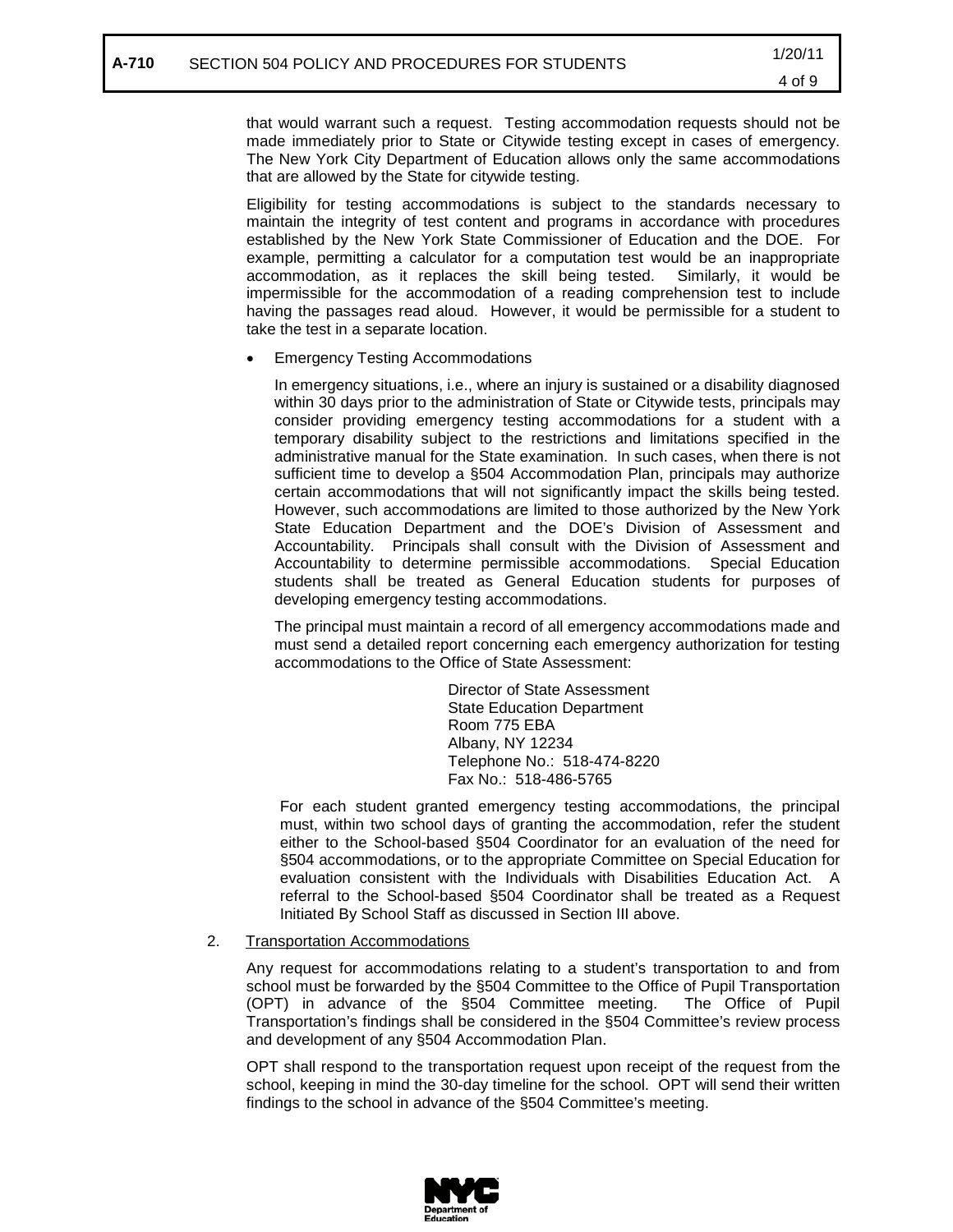If OPT receives a request directly from the parent, OPT will forward a copy of the request to the school. Transportation accommodation determinations must be made by the §504 team.

3. Special Services

> Any request for medical accommodations must use the appropriate forms, which are available through the NYCDOE website.

> Special Services: If a student needs special services, such as barrier-free buildings, assistive devices, elevator use, or testing accommodations, etc., then the Request for Section 504 Accommodations should be used. This form should not be used if the parent is requesting related services, such as occupational, physical, or speech/language therapy, etc. Related services must be addressed through the special education process.

4. Medical Accommodations

> In addition to the Request for Section 504 Accommodation Form, additional documents should be completed if medical accommodations are needed and/or being considered.

- *Provision of Medically Prescribed Treatment (non-medication):* should be completed when requesting special procedures such as bladder catheterization, postural drainage, tracheal suctioning, gastronomy tube feeding, etc. This form may be used for all skilled nursing treatments.
- *Glucose Monitoring Form* : should be completed for all students with diabetes.
- *Insulin Pump Form* : should be completed only for students using an insulin pump. A Medical Administration Form (MAF) should be completed as well to indicate back-up syringe orders in case of pump failure.

If a student only needs the administration of medication, a Medical Administration Form (MAF) should be completed, but a §504 plan may not be needed. If other accommodations are needed, a §504 plan should be considered. Each situation will be considered on a case-by-case basis. The Network Health Liaison may be consulted if the accommodation requires resources outside of the school.

C. Notification and Consent

Once a determination has been made, the School-based §504 Coordinator shall notify the parent in writing of the decision of the §504 Team regarding the student's eligibility for §504 accommodation. The notice shall include a description of the parent's right to challenge any decision made by the §504 Team, in accordance with Section VII (Procedural Due Process) of this regulation. A copy of the written notice is available on the DOE website.

No Accommodation Plan may be implemented without written parental consent. The School-based §504 Coordinator shall provide two copies of the §504 Plan to the parent for his/her approval and signature.

The parent shall return one copy of the plan with his/her signature to the School-based §504 Coordinator and shall retain the other copy for his/her records. Parental consent shall be valid until the end of the current school year unless the parent informs the School-based §504 Coordinator that s/he no longer consents to the provision of the agreed upon accommodations.

- D. Transfers between DOE Schools during the School Year
	- 1. If a student transfers between DOE schools during the school year, the sending school shall include the §504 plan when the sending school forwards the records to the receiving school. The receiving school should immediately implement the §504 Plan in effect for the current academic year.

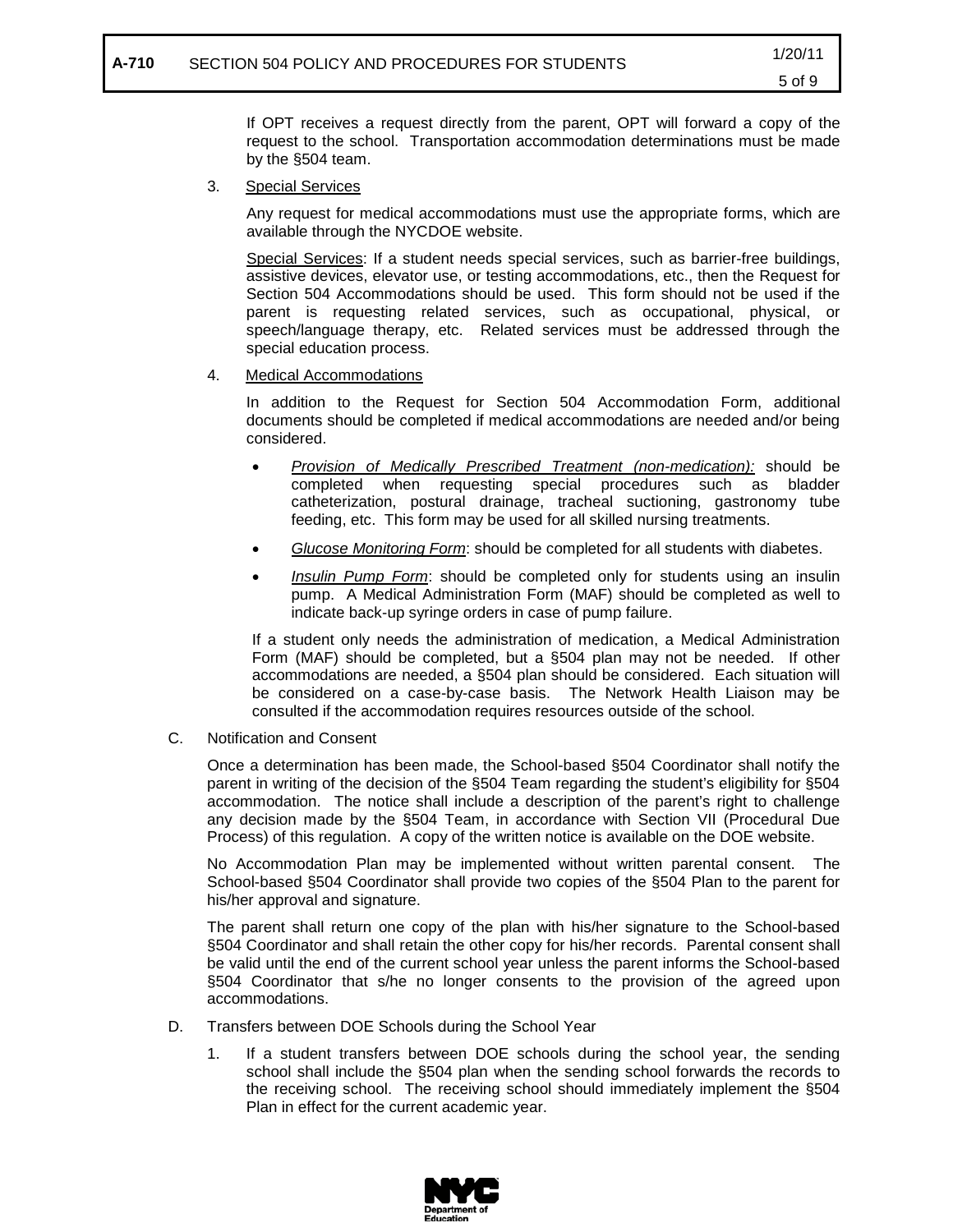- 2. If implementation of the existing Plan is not immediately possible at the receiving school, the receiving school's §504 Coordinator must notify the student's parent in writing of the date on which it is anticipated that the accommodations will be provided.
- 3. If the receiving school has a reasonable basis to seek a review of the student's §504 Plan, the School-based §504 Coordinator shall:
	- a. notify the student's parent that the receiving school will not provide the accommodations on the §504 Plan, and state the reasons for such decision; and
	- b. convene a §504 Team to evaluate the student consistent with this regulation, and draft an appropriate §504 Plan, if necessary.
- E. Annual Review
	- 1. §504 Accommodation Plans must be reviewed at the school level by the Schoolbased §504 Coordinator on an annual basis before the end of the school year for students who are continuing in the school for the next school year.
	- 2. The School-based §504 Coordinator will forward request forms for the upcoming school year to all parents whose children had a §504 Accommodation Plan during the preceding school year.
	- 3. There must be an annual note from the student's physician indicating the student's need for accommodations, if the disability was originally diagnosed by a physician or the disability needs regular medical intervention.
	- 4. If no changes to the student's §504 Plan are needed, the parent must sign the form and return it to the school-based coordinator, who will ensure that the §504 Plan is disseminated to all parties responsible for implementing it.
	- 5. If the parent indicates that changes need to be made to the §504 Plan, or personnel responsible for implementing the §504 Plan indicate that there is a problem with implementation, or request that the Plan be modified, a full team must convene to modify the §504 Plan.
	- 6. A full team shall convene to review a student's §504 Plan when a student articulates to a new school.
- F. Transfers from Another School District or Private or Charter School

New York City Public Schools are not required to automatically implement an accommodation plan or to provide §504 accommodations that have not been developed by a DOE school. Students who transfer during the school year from another school district or a private or charter school and who present accommodation plans prepared elsewhere or request §504 accommodations shall be evaluated by the School-based §504 Team within 30 days of the student's enrollment in accordance with the process and procedures set forth in this regulation. If the student has a §504 Plan from another school district or a private or charter school, that plan will be implemented to the extent possible until the student is evaluated in accordance by a DOE §504 Team in accordance with this regulation.

G. Required Referral to CSE

Some students referred for §504 Accommodations may be in need of Special Education services. In this situation, the §504 Team shall refer the student to the appropriate Committee on Special Education (CSE) for evaluation. A student may be in need of Special Education services if s/he has a disability as defined in the Individual with Disabilities Education Act (IDEA) that impacts his/her ability to learn.

If a student already has an IEP under the Individuals with Disabilities Education Act and is believed to need accommodations under §504, the matter should be referred to the CSE to reconvene an IEP Team and consider the request.

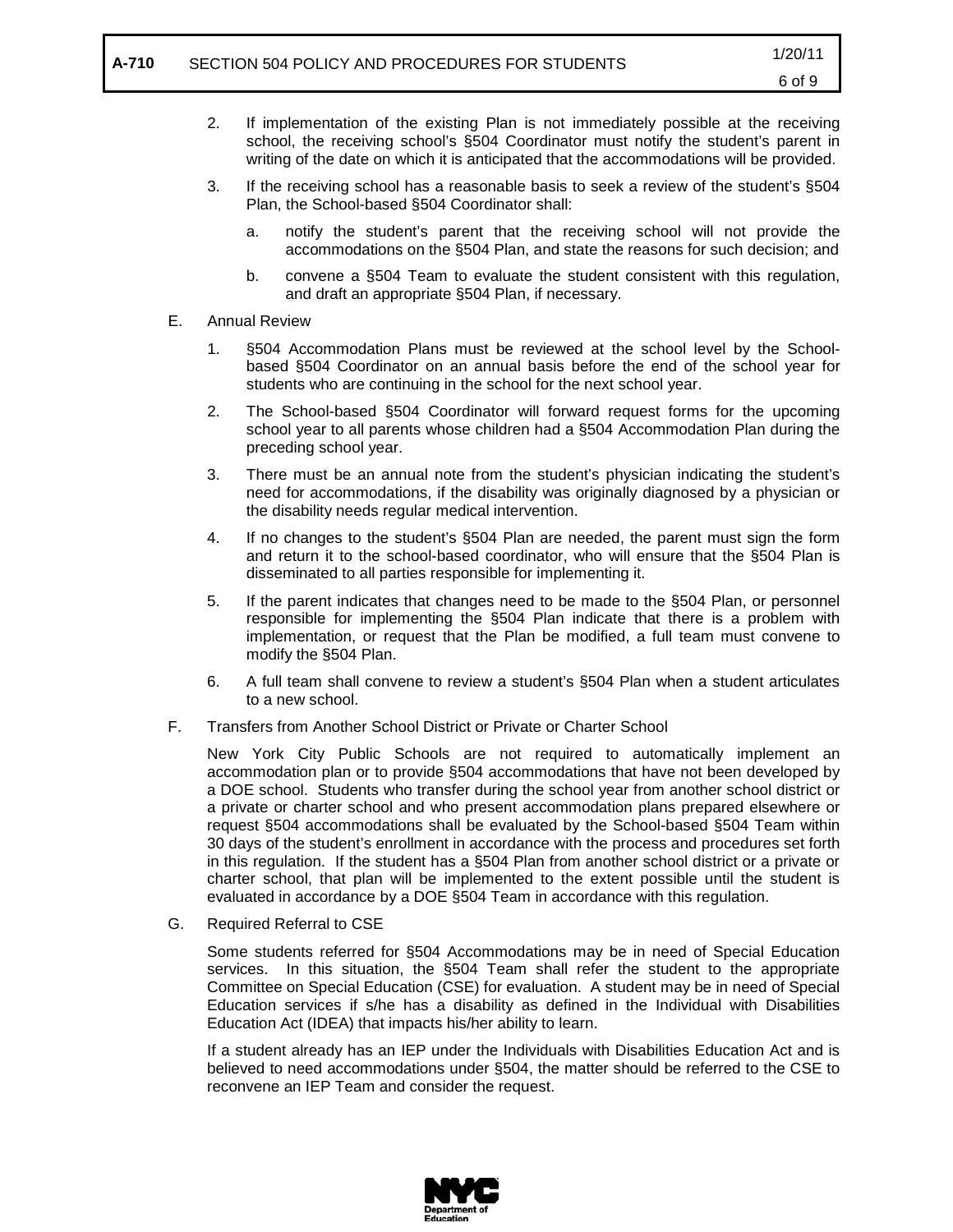### **VI. RECORD KEEPING**

- A. A copy of each student's §504 Plan for each academic year must be maintained in the student's cumulative record, so that it can be transferred with the student if the student changes schools. It must be transferred to any NYC public school that the student attends.
- B. Schools shall ensure that every written request for §504 Accommodations is recorded in ATS. This includes all written requests, not just those that ultimately are determined to require accommodations. Schools may be assisted by the Network Health Liaison in this process. The data recorded shall include, at a minimum:
	- date of request; and
	- whether the student was determined to be a qualified individual with a disability by the §504 Team.
- C. All §504 requests and plans shall be sent to the Network Health Liaison.

### **VII. NOTICE AND REVIEW PROCEDURES**

- A. Notice
	- 1. The School-based §504 Coordinator shall provide parents with written notice of the DOE's §504 policies and procedures contained in this regulation: (1) annually; (2) upon enrollment in a school; and (3) upon request.
	- 2. Written notification of the decision of the §504 team shall be provided to the parent.
- B. Opportunity to Examine Relevant Records

Parents have the right to examine the records of their child relating to the referral, evaluation, development, and implementation of §504 Plans in accordance with Chancellor's Regulation A-820.

- C. Complaints
	- 1. Parents may initiate complaints regarding the referral, evaluation, development and implementation of a §504 Plan by doing the following:
		- a. Requesting that the Network Health Liaison in the borough in which the child's school is located review the decision made by the School-based §504 Coordinator or the School-based §504 Team. Such request shall be made in writing within ten (10) days of the parent's receipt of written notice of the decision being challenged. Within fifteen (15) days of receipt of such request for review, the Network Health Liaison shall issue a written decision; or
		- b. Filing a complaint with the DOE's Office of Equal Opportunity pursuant to Chancellor's Regulation A-830, if the parent believes that discrimination has occurred based on the child's disability.
	- 2. Parents may request an Impartial Hearing to resolve any adverse determination or decision of the Network Health Liaison in response to a request for review described in Section VII.C.1.a above. Such request must be made within ten days of the parent's receipt of the written decision to: Impartial Hearing Office, New York City Department of Education, 131 Livingston Street, Room 201, Brooklyn, NY 11201. In such Impartial Hearings, it shall be the parent's burden to prove that the decision of the Network Health Liaison was inappropriate.

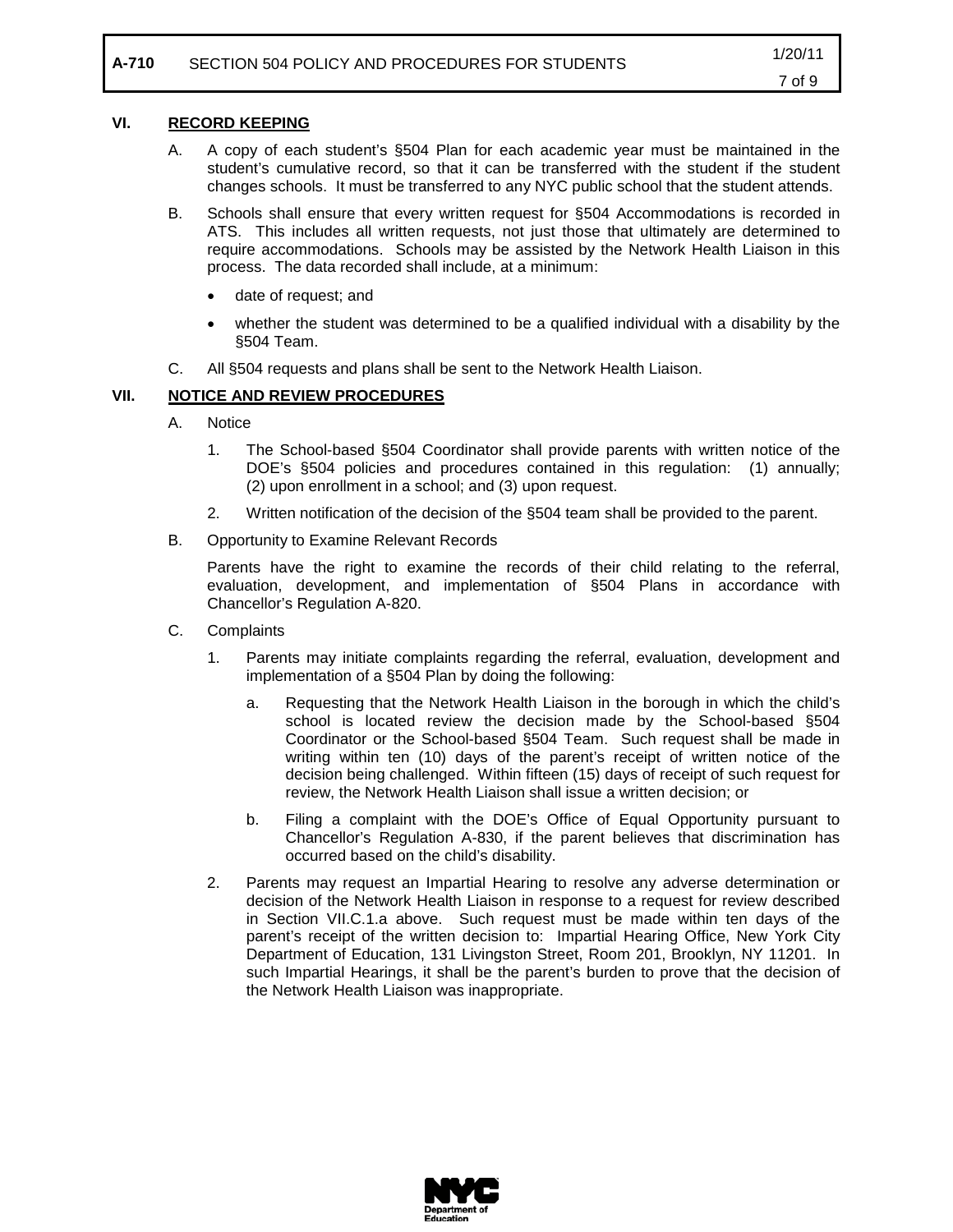### **VIII. INQUIRIES**

Inquiries regarding §504 accommodations at the school level should be addressed to the Schoolbased §504 Coordinator.

Inquiries regarding this regulation should be directed to the Central §504 Coordinator:

| Ava Mopper, Central §504 Coordinator<br>Office of School Health<br>Telephone:<br>N.Y.C. Department of Education<br>718-391-8116<br>28-11 Queens Plaza North<br>L.I.C., NY 11101 | Fax:<br>718-391-8128 |
|---------------------------------------------------------------------------------------------------------------------------------------------------------------------------------|----------------------|
|---------------------------------------------------------------------------------------------------------------------------------------------------------------------------------|----------------------|